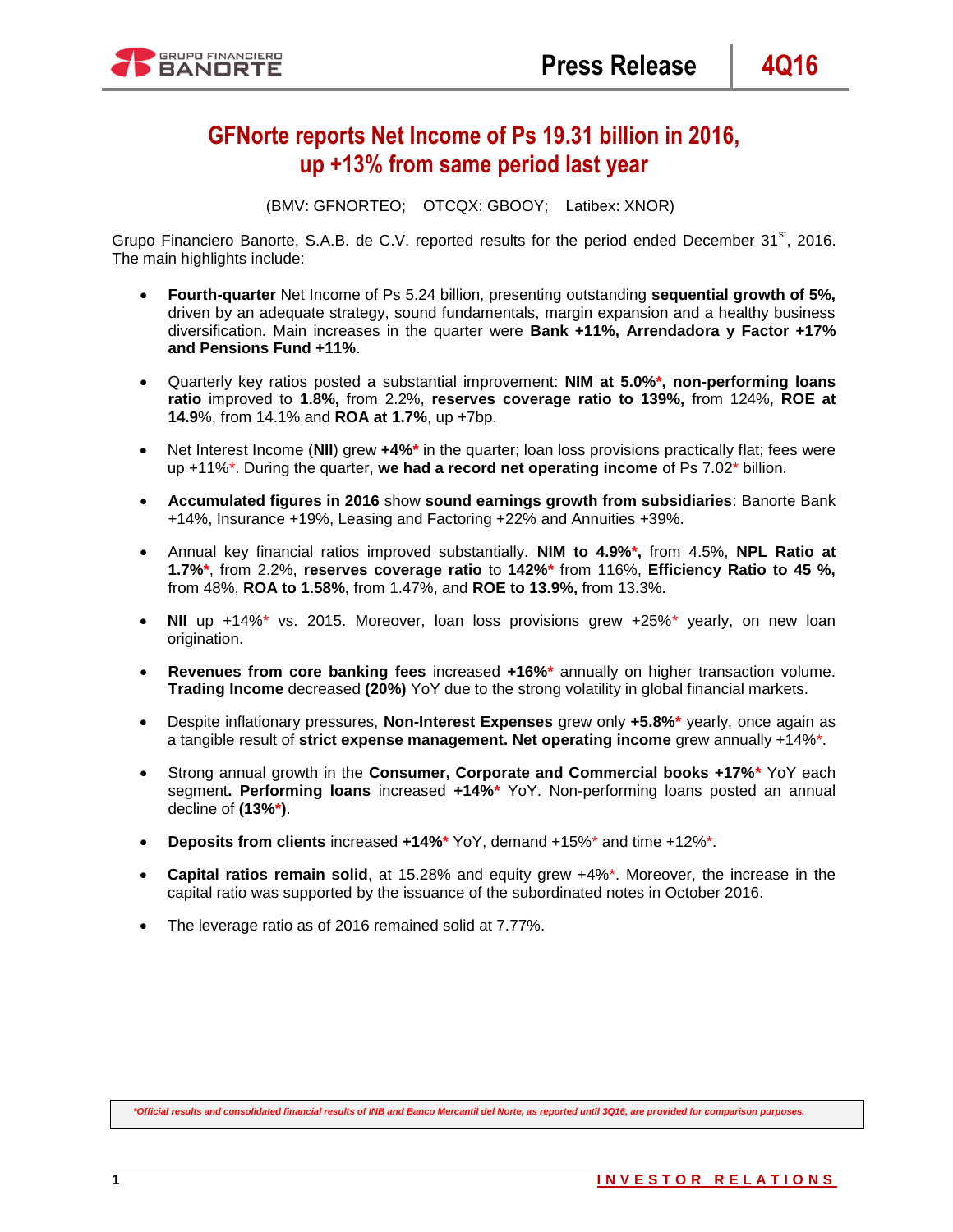

**Mexico City, January 26th, 2017.** Grupo Financiero Banorte (GFNorte) reported **Net Income of Ps 19.31 billion during 2016, +13%** higher YoY as result of its long-term strategy, client-centric model and profitability.

"We wrapped up the first year of our Vision 20/20 plan achieving objectives. We are stepping towards to become the best financial group for investors, clients and colleagues", highlighted Marcos Ramírez, CEO of GFNorte.

Profitability ratios improved YoY: **ROE at 13.9%**, from 13.3% in 2015 and **ROA at 1.58%** from 1.47% during the same period.

**Revenues from core banking fees** increased **+14%** annually amounting to **Ps 9.19 billion** in 2016, derived from higher transaction volume such as account management, fund transfers, and electronic banking services.

As of 2016, driven by its diversification strategy, **Performing Loans increased +14% vs. 2015** for an ending balance of **Ps 588.46** billion from Ps 518.06 billion.

The **Corporate book** grew +**17%** YoY, totaling **Ps 103.49 billion** as of 2016. Moreover **Commercial loans** rose **+17%** vs. 2015 amounting to **Ps 145.29 billion** and the **Consumer portfolio** reached **Ps 204.88 billion, +17%** up YoY.

Within the latter segment, outstanding YoY growth was presented in **Car loans** totaling **Ps 15.05 billion** in 4Q16, **+21%** higher, while **Payroll portfolio** reached a balance of **Ps 45.0 billion**, **+17%** higher vs. 4Q15. Furthermore, **Mortgage loans** rose **+17%** amounting **Ps 116.39** billion and **Credit Card book** increased **+14%**, totaling **Ps 28.45 billion** in 4Q16.

**NPL Ratio** decreased YoY to **2.2%** in 4Q16 from 1.7%, while **Coverage Ratio** stood at **142%** in 4Q16 from 116% a year ago.

**Core deposits grew +14% vs. 2015,** to **Ps 578.04 billion** in 4Q16, from Ps 508.76 billion a year ago. Demand deposits rose **+15%** and Time deposits increased **+12%.**

**Capital ratios** remained solid, at **15.28%** driven by an adequate equity management and the issuance of the subordinated notes in October 2016.

# **Recent Events**

### **1. CREDIT RATINGS**

#### Fitch affirms ratings and revises outlook for GFNorte and Banorte

On December 15 Fitch Ratings ("Fitch") announced revisions to the outlook of several Mexican financial institutions, among them, GFNorte ("GFNorte") and Banco Mercantil del Norte's, S.A., Institución de Banca Múltiple, Grupo Financiero Banorte ("Banorte") as a result of the outlook revision of Mexico's sovereign rating to Negative from Stable.

The rating action affected Mexican financial institutions that may be impacted by a sovereign downgrade or any deterioration of the operating environment in the foreseeable future; the change in outlook only affected internationalscale ratings. In GFNorte's and Banorte's case, ratings were confirmed, and the outlook was revised to Negative from Stable.

#### Moody's converts-withdraws ratings for Arrendadora y Factor Banorte

On November 9, Moody's de México ("Moody's") withdrew the long-term provisional ratings assigned to the debt programs of Arrendadora y Factor Banorte, S.A. de C.V. ("AyF Banorte"). Likewise, Moody's converted to definitive the short-term provisional ratings assigned to debt programs of AyF Banorte.

The rating action –which also affected provisional ratings of other national issuers- derived from the withdrawal of some ratings and the conversion of others (shown below) on business – driven reasons as "provisional" ratings are nonexistent in México.